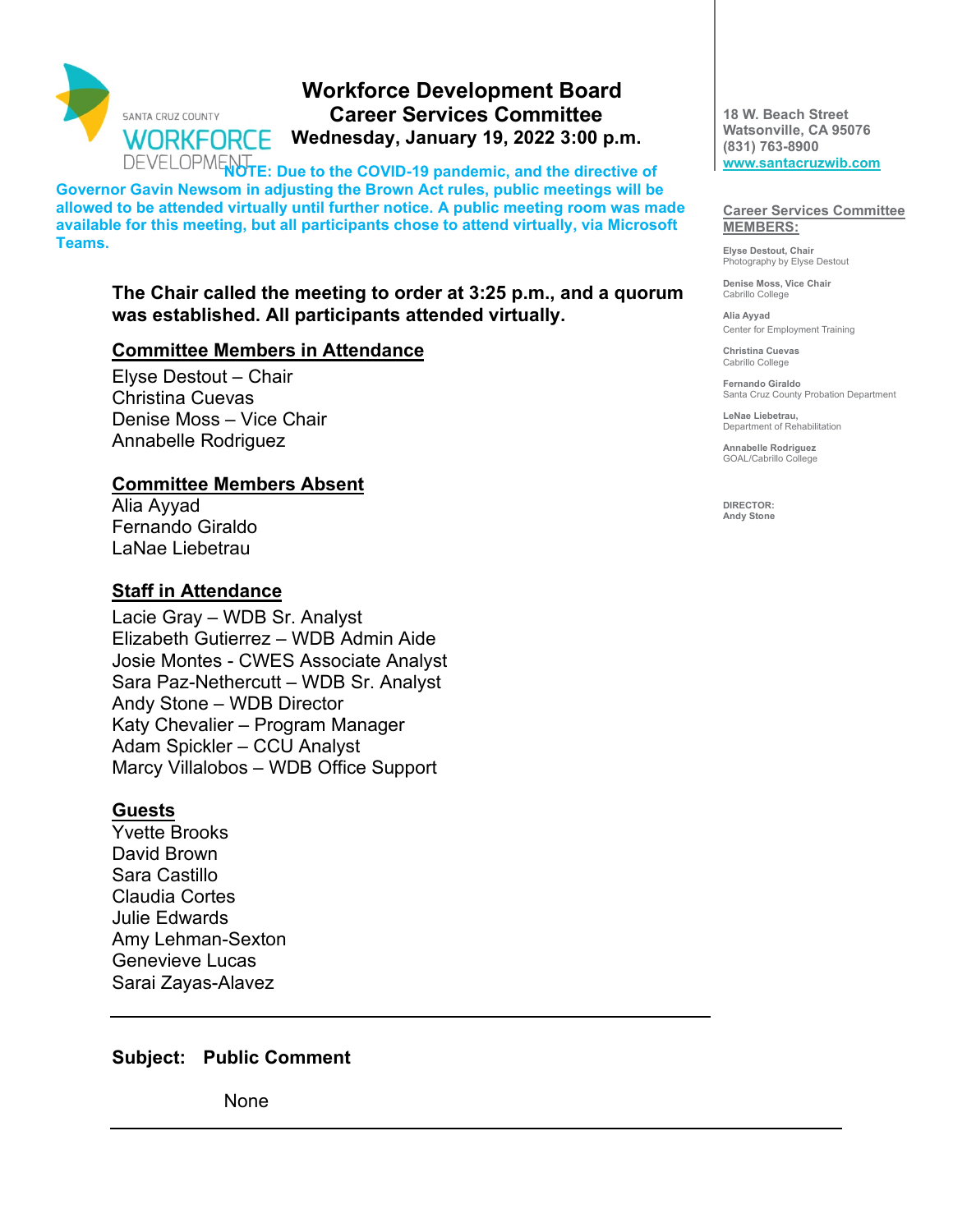#### **Subject: Chairperson's Report**

None

#### **Subject: Action Items:**

#### **Item 1 – Findings Authorizing Teleconference Meetings**

**Action:** It was moved to adopt findings pursuant to Assembly Bill 361 authorizing teleconference meetings as a result of the continuing COVID-19 pandemic State of Emergency and Health Officer recommendation for social distancing.

| <b>Status:</b> Motion to Approve: Christina Cuevas |                                      |
|----------------------------------------------------|--------------------------------------|
|                                                    | Motion Seconded: Annabelle Rodriguez |
| Abstentions:                                       | <b>None</b>                          |

Committee Action All in favor, motion passed

#### **Item 2 – Approval of the September 22, 2021 Meeting Minutes**

**Action:** It was moved to approve the September 22,2021 Career Services Committee meeting minutes.

**Status:** Motion to Approve: Christina Cuevas Motion Seconded: Annabelle Rodriguez Abstentions: None

Committee Action All in favor, motion passed

#### **Item 3 – WIOA Re-contracting – Cabrillo Student Resource & Support Network PY 22/23**

**Action:** The item was presented to the committee but a motion was not made due to member abstentions.

| <b>Status:</b> Motion to Approve: None<br>Motion Seconded: None<br>Abstentions: | Annabelle Rodriguez, Christina Cuevas |
|---------------------------------------------------------------------------------|---------------------------------------|
| <b>Committee Action</b>                                                         | No action taken                       |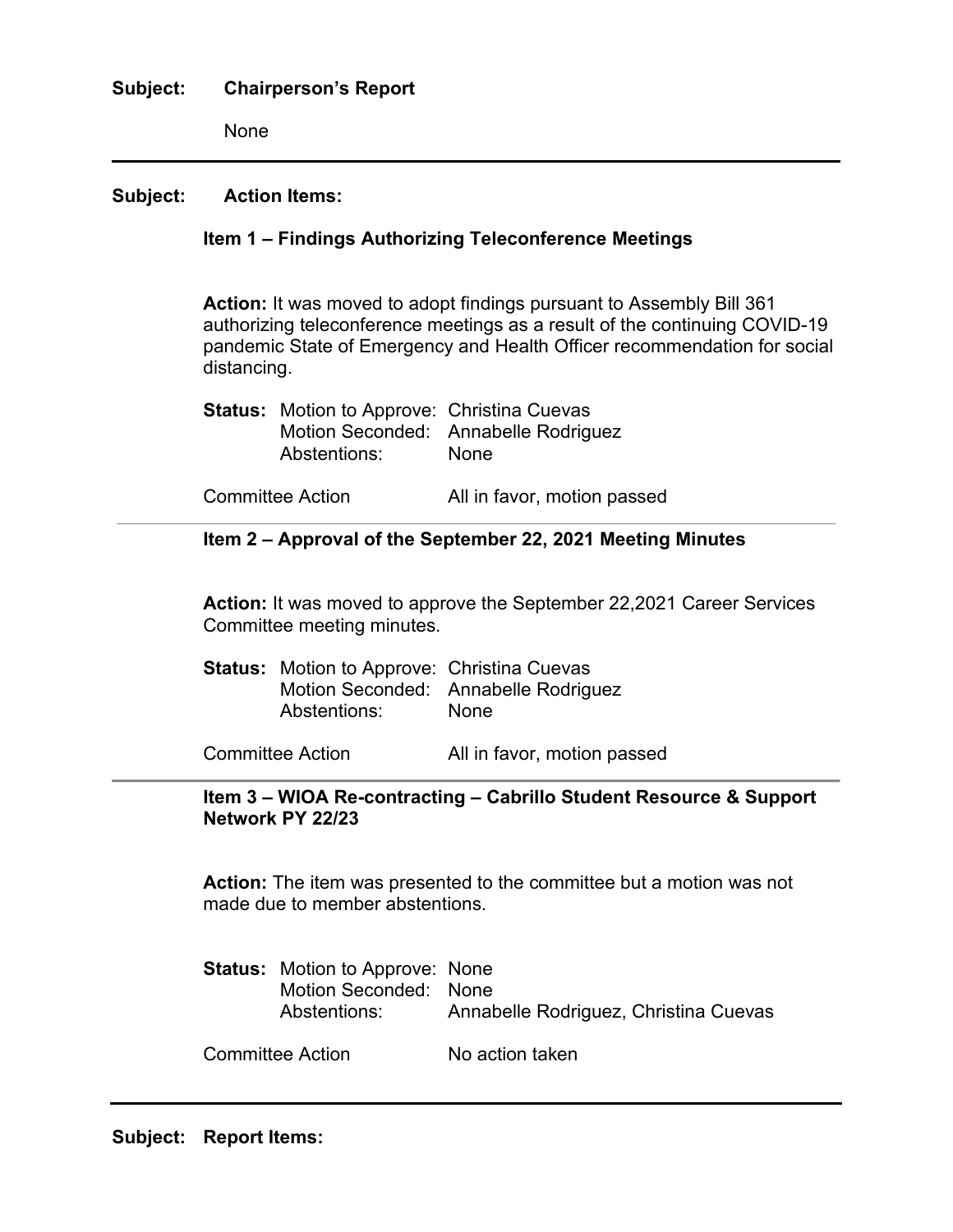## **Item 4 – WDB Staff Updates**

WDB staff gave the latest updates on WIOA Career Services and Regional Projects/Grants. WDB Sr. Analyst Sara-Paz-Nethercutt informed the committee on the recruitment status for the FIRE project; shared that the annual local contractor monitoring of the five WIOA contracts are underway; and noted that the WDB is preparing the Board of Supervisors Annual Report which captures the hi-lights and accomplishments for 2019/2020. WDB Sr. Analyst Lacie Gray reported on current enrollment data for the Prison to Employment Grant and the SB1 Pre-apprenticeship Training Grant.

**Action**: No action taken, informational item only.

#### **Item 5 – WIOA Procurement Results/PY 22/23 Award Recommendations**

WDB Sr. Analyst Sara Paz-Nethercutt noted that WDB Full Board, at its December 8, 202, accepted the award recommendations.

**Action:** No action taken, informational item only.

### **Item 6 – WIOA Contracted Service Provider Activity Reports**

Report outs were given by Goodwill Central Coast, Santa Cruz County Office of Education – Suenos program and Cabrillo College – Student Resource and Support Network (SRSN). Contractors shared year-to-date outcomes, challenges, and success stories.

**Action**: No action taken, informational item only.

#### **Item 7 – CalWORKs Contracted Service Provider Activity Reports**

Reports were shared for Goodwill Central Coast, Community Action Board, and Cabrillo College – Student Resource and Support Network (SRSN).

**Action**: No action taken, informational item only.

#### **Subject: Information Items:**

#### **Item 8 – Presentation by Downtown Streets Team**

Genevieve Lucas-Conwell, Senior Project Manager for Downtown Streets Team gave a presentation about the organization and its work in Santa Cruz County.

**Action**: No action taken, informational item only.